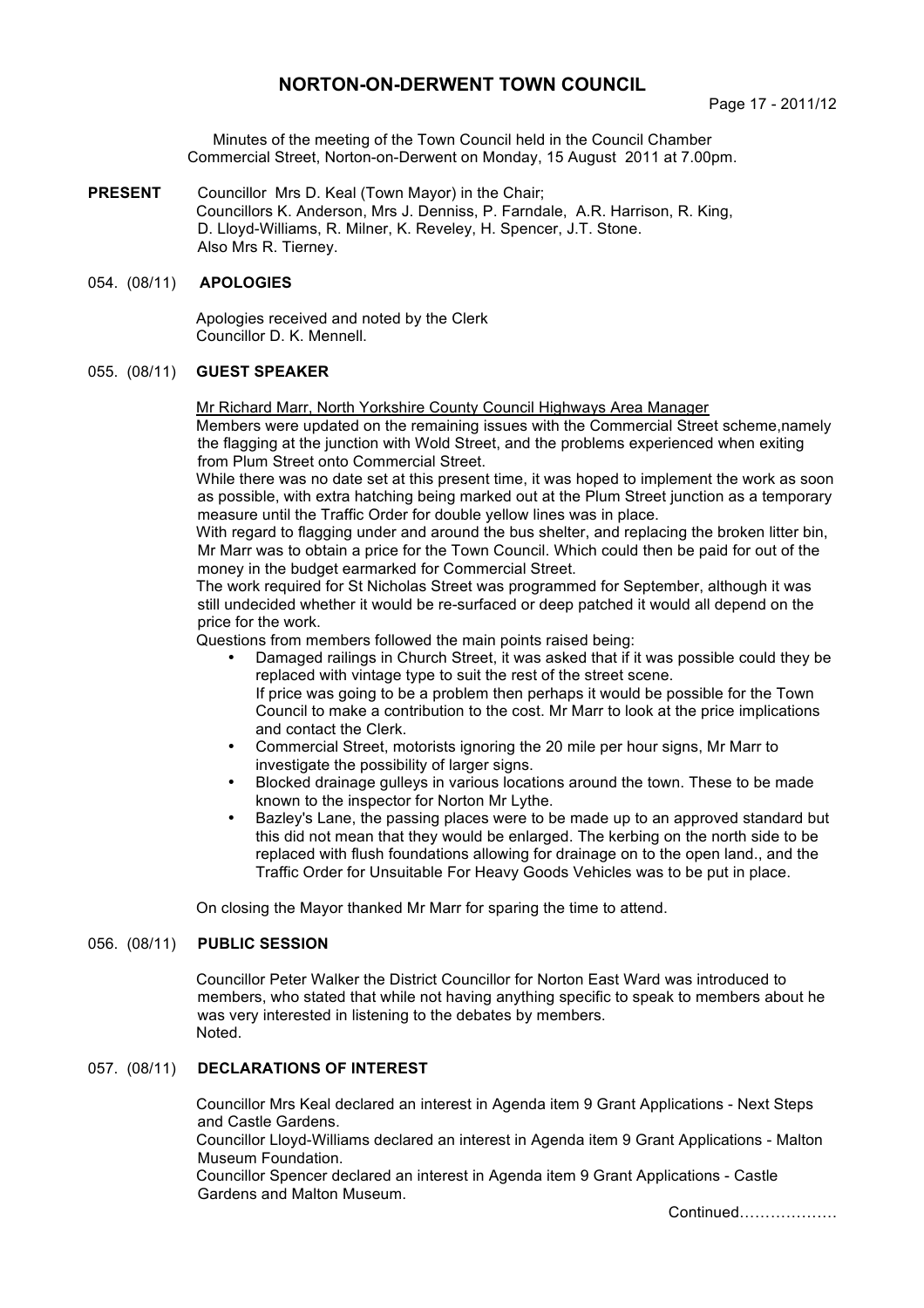### 058. (08/11) **CONFIRMATION OF MINUTES**

 RESOLVED that the Minutes of the Town Council meeting held on Monday, 18 July 2011 (Minutes 036 to 053 inclusive) be confirmed and signed by the Chairman.

# 059. (08/11) **MATTERS ARISING FROM MINUTES 036 TO 053 INCLUSIVE**

(a) Minute 046 Training and Development Councillor King had asked if it would be possible for him to attend the training event 'What Councillors Need to Know'. The Clerk to arrange the details.

# 060. (08/11) **FINANCIAL MATTERS**

- (a) Accounts paid and for payment The Clerk reported that accounts nos. 067 to 080 inclusive, amounting to £6501.35, had been paid since the last meeting of the Council. RESOLVED that accounts nos. 081 to 085 inclusive, amounting to £2507.70 be paid. Cheques were drawn and signed accordingly.
- (b) Financial report The Clerk's financial report for the period 01.07.11 to 31.07.11 was received.
- (c) Budgetary monitoring The Clerk's report for the period ending 31 July 2011 was received.

#### 061. (08/11) **PLANNING MATTERS**

- (a) Planning applications referred to the Town Council by Ryedale District Council, for comment and/or recommendation were dealt with as follows: -
- 11/00647/FUL Alterations to existing industrial units to include re-roofing with metal composite roof sheets and replacement of asbestos wall sheets with a brickwork skin on three of the elevations with retention of existing openings. Unit 1 and 2 The Maltkilns Mill Street Norton. For Redfern Developments & Investments Ltd (Mr Guy Redfern) RESOLVED Recommend Approval.
- 11/00794/HOUSE Erection of a two storey side extension. 62 Langley Drive, Norton. For Mr Stuart Calvert. RESOLVED Recommend Approval.
- 11/00738/FUL Siting of 2no. Portable buildings for use as office accommodation. Norton College, Langton Road, Norton. For Norton College ( Mr Des MacPhee) RESOLVED Recommend Approval, with a recommendation that this is granted for the shortest time possible, and that these buildings are not allowed to become permanent fixtures.
	- (b) Planning decisions notified by Ryedale District Council:

Approved

10/00977/MFUL Erection of 24no. Two-bed dwellings, 39no. Three-bed dwellings, 14no. Four-bed dwellings, 6no. Five-bed dwellings, 6no. Two-bed apartments with associated garages and parking spaces, area of open public space and formation of vehicular accesses. Cheesecake Farm, Beverley Road, Norton.

Continued……………….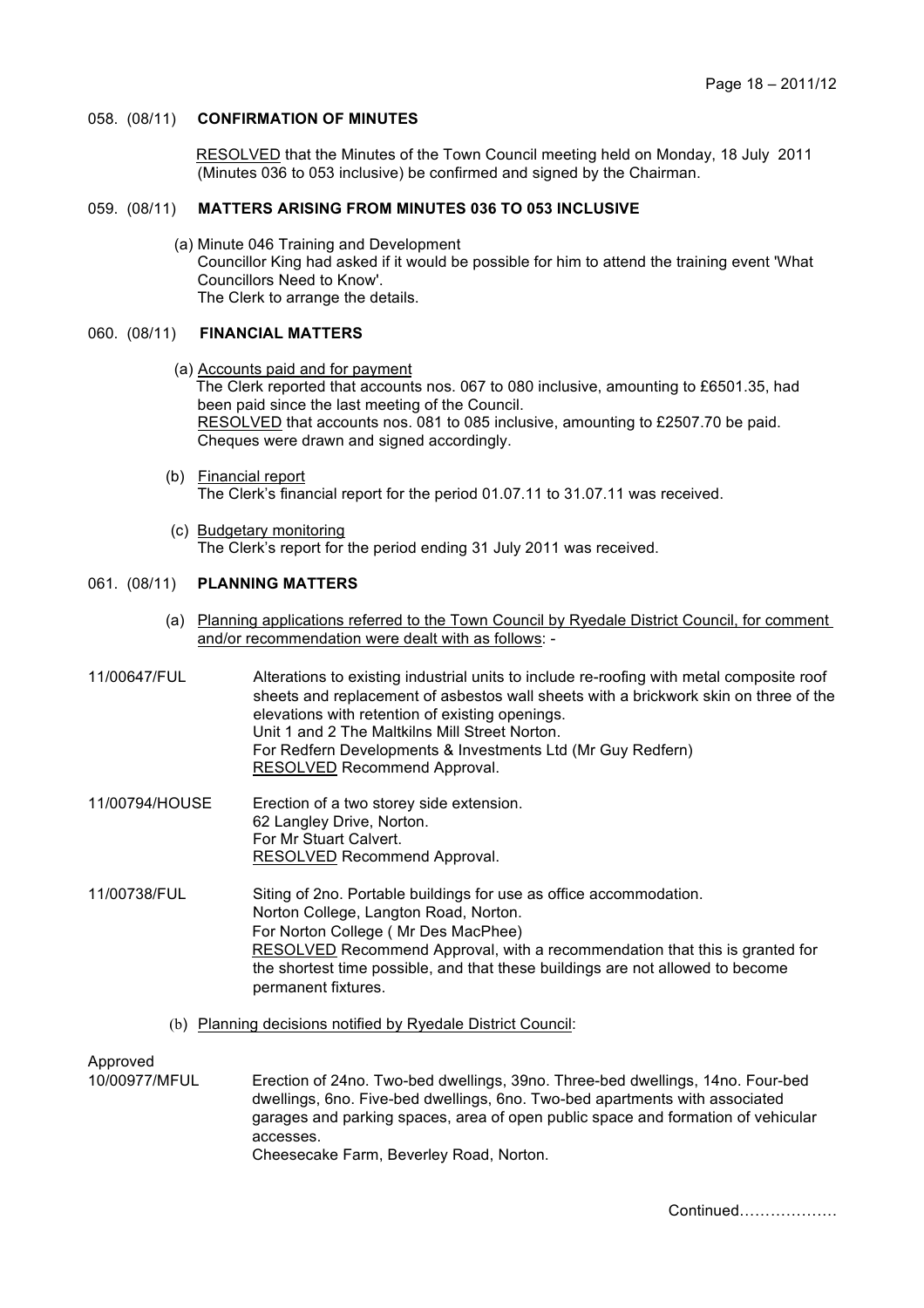### 061. (08/11) **PLANNING MATTERS** (continued)

| Approved                |                                                                                                                                                                                                                                                                                                                                     |
|-------------------------|-------------------------------------------------------------------------------------------------------------------------------------------------------------------------------------------------------------------------------------------------------------------------------------------------------------------------------------|
| 11/00501/ADV            | Display of 2no. Internally illuminated fascia name signs, 2no. Non-illuminated wall<br>mounted banners, 1no. Externally illuminated totem sign, 1no. Non-illuminated<br>applied logo name sign, 1no. Light box sign above ATM machine and applied vinyl<br>graphics to existing windows.<br>Netto Food Stores, Norton Road, Norton. |
| 11/00516/FUL            | Installation of pallisade fenced plant enclosure and refrigeration plant to west<br>elevation and installation of automated teller machine (ATM) to east elevation.<br>Netto Food Stores, Norton Road, Norton.                                                                                                                      |
| Appeal<br>1/00425/HOUSE | Erection of two-storey extension to rear.<br>132 Welham Road, Norton.<br>Appeal Start Date 28 July 2011                                                                                                                                                                                                                             |

 (c) New Homes Bonus Scheme Members received a copy of a report outlining the schemes substance and were asked how they would like to proceed.

It was agreed that the Clerk contact the District Council and make them aware of the Councils interest in how the money from the scheme was to be spent, and that they would like to be involved in that process.

Members would also like to see 50% of the money received by the District Council allocated to the Town and Parish Councils, especially those that would be most affected by growth.

# 062. (08/11) **NEIGHBOURHOOD PLAN FOR MALTON AND NORTON**

- (a) Members had each received a copy of the document based on the consultation results, which had been forwarded to Ryedale District Council, to stand alongside the District Councils Core Strategy Consultation. Noted.
- (b) Members were asked to consider payment of a proportion of the cost incurred in having a professional consultant planner to guide and advise the Councils through the process to date.

Following a lengthy and heated debate a proposal was put forward that this Council should not contribute to the costs retrospectively. An amendment that a proportion should be paid was defeated, as was a further amendment to at least defer any decision on payment of a contribution.

The proposal that this Council should not contribute to the costs retrospectively was then put, the vote being

- 6 For the proposal
- 4 Against the proposal
- 1 Abstention.

Therefore it was:

RESOLVED that this Council should not contribute to the costs retrospectively.

A second proposal to continue to support the Neighbourhood Plan was passed unanimously therefore it was:

RESOLVED to continue to support the ongoing development of the Neighbourhood Plan working closely with Malton, and to encourage the District Council to apply for funding to continue the work.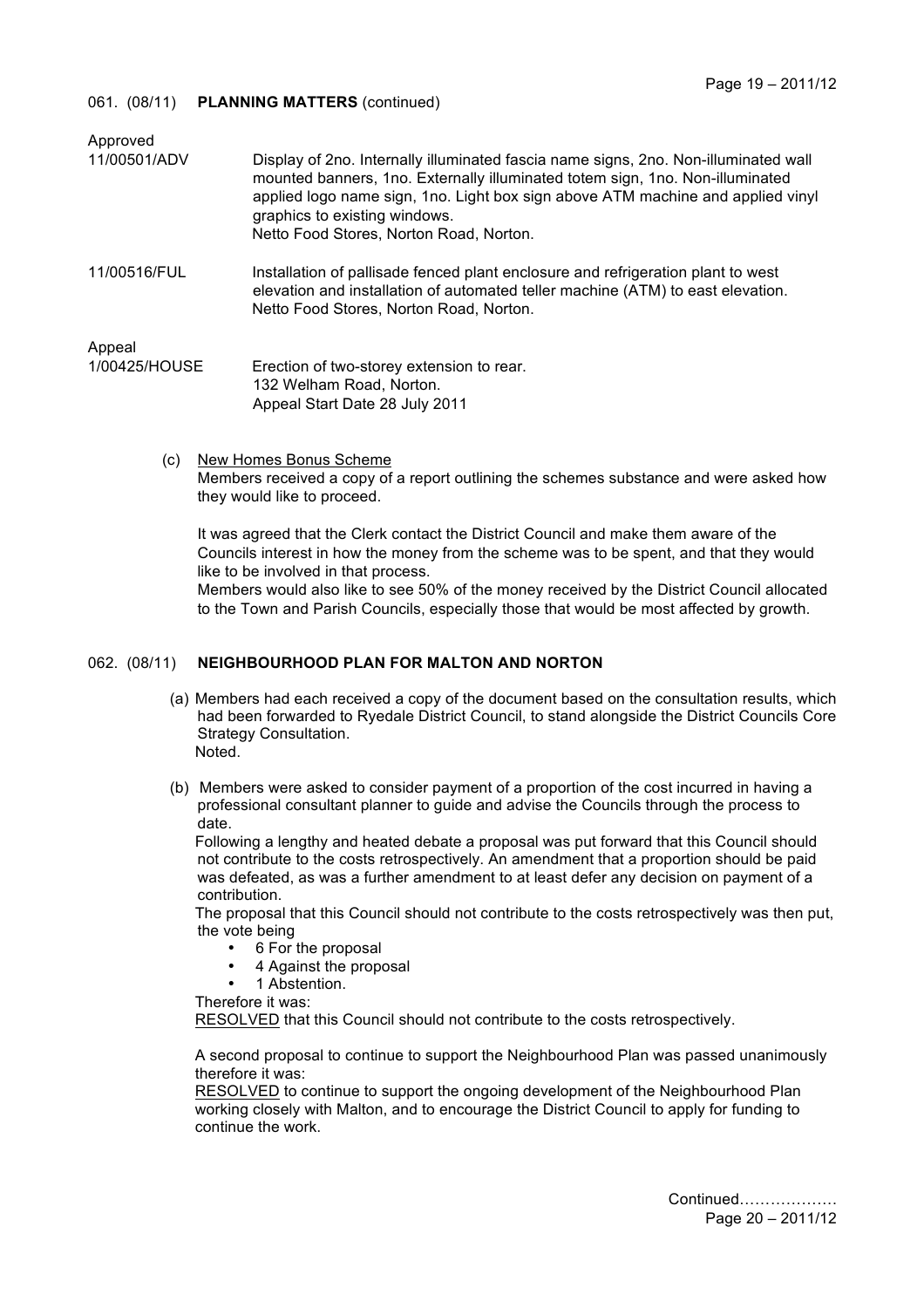# 063. (08/11) **APPLICATIONS FOR GRANTS 2011/12**

Councillors Lloyd-Williams and Spencer had declared an interest in Malton Museum Foundation.

Councillor Mrs Keal had declared an interest in Next Steps. Councillors Mrs Keal and Spencer had declared an interest in Castle Gardens.

(a) Local Organisations that benefit the community

The Clerk had circulated a list of organisations that had applied for a grant together with a schedule of grants awarded over the past three years.

RESOLVED that the Council in accordance with its powers under section 137 and 139 of the Local Government Act 1972, should incur the following expenditure which in the opinion of the Council is in the interests of the area or its inhabitants and will benefit them in a manner commensurate with the expenditure:-

- **Malton Museum Foundation 619 11 1200 1200 1300 1300 1300 1300**<br>Next Steps 6300
- Next Steps<br>• **Evedale Divide**
- Ryedale District Council Chairman's Charity £100
- (b) Castle Gardens

Members received a request for payment of the maintenance grant for the Castle Gardens for the year 2011/12, from the Derwent Riverside Project Group. RESOLVED that the Council in accordance with its powers under section 137 and 139 of the Local Government Act 1972, should incur the following expenditure which, in the opinion of

the Council is in the interests of the area or its inhabitants and will benefit them in a manner commensurate with the expenditure:-

• Maintenance Grant for Castle Gardens £500

#### 064. (08/11) **REVIEW OF POLLING DISTRICTS, PLACES, AND STATIONS**

Members received a copy of an information leaflet outlining the process of the Review, which was being carried out by the District Council under the Electoral Administration Act. Members noted the content of the Review, but felt that the one thing that would improve the voting process, would be if it was made compulsory to vote.

# 065. (08/11) **HIGHWAY MATTERS**

North Yorkshire County Council -Winter Maintenance Scheme for Parish and Town Councils Members received a copy of a letter outlining the scheme, along with a guide to clearing snow and ice from pavements and public spaces.

It was agreed by members that while the scheme was probably manageable for village communities, it would not work for a town. As the Five Towns Meeting was scheduled for early September it would be interesting to know the views of the other Town Councils with regard to this matter.

Agreed to report back on the scheme at the next Council Meeting.

#### 066. (08/11) **CORRESPONDENCE**

- (a) Ryedale Safer Neighbourhoods Team Monthly Crime Statistics for the month of July 2011, for Malton and Norton. For information. Noted.
	- (b) Safer Ryedale Partnership Newsletter. For information. Noted.
- (c) Ryedale District Council Parish Update. For information. Noted.
- (d) Ryedale District Council Streetscene Factsheet 4, Planned changes to kerbside recycling, Plastic bottles, and cardboard. For information. Noted.
- (e) Norton Cemetery Complaint from a member of the public regarding anti social behaviour. Members noted the complaint, and while having sympathy for the persons position felt that it was a police matter. The Clerk to write in response.

Continued……………….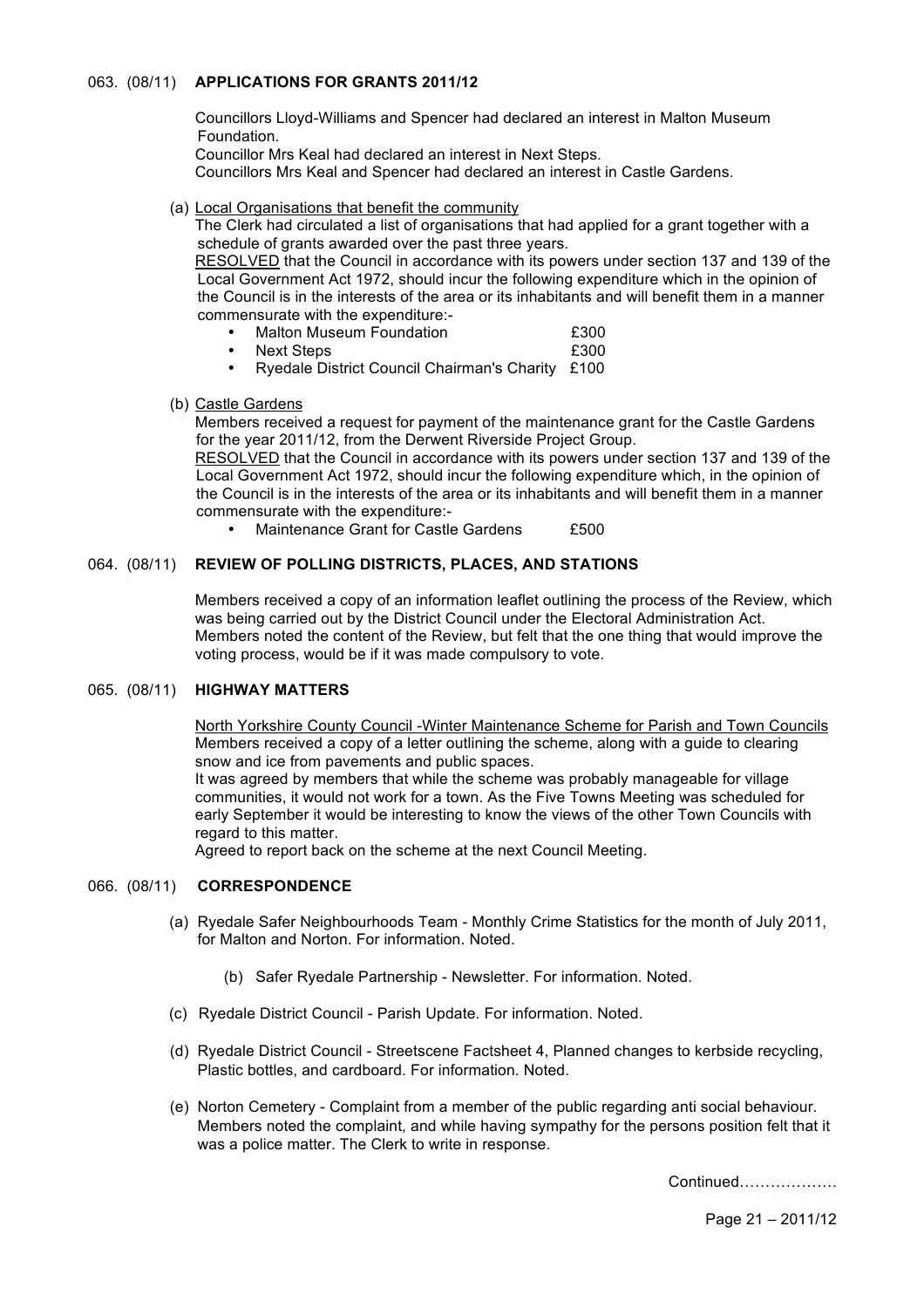### 067. (08/11) **CLERK'S REPORT**

(a) Removal of Hanging Baskets

 All of the hanging baskets hired for the summer had been taken down and the baskets stored in a safe place ready for collection. The displays had been so poor that it was the only option available. The Clerk reported that she was in contact with Plantscape, who had verbally admitted that Malton and Norton were not the only places to have complained, and that they were of the opinion that it was down to bad compost. The Clerk had taken photographs as evidence and would be continuing to press Plantscape for some kind of compensation.

Scarborough Council had agreed to discontinue the maintenance without penalty. Noted.

### (b) Honorary Titles

The Clerk reported receipt of the 'Free-man Medals. Noted.

- (c) Street Naming
	- (i)Members were asked to consider whether they approved of the name 'Freers Court' for the development being constructed to the rear of the former Freers Butchers in Commercial Street.

RESOLVED to recommend the approval of the name 'Freers Court'

 (ii)The Clerk reported receipt of an E. mail from a member of the public, who had noted signs for the new development at Cheesecake Farm, stating that the name for this new development was to be 'Welham Park'. He went on to ask that in view of this development being off Beverley Road and not in the vicinity of Welham Road, had the Council any views with regard to this matter.

It was agreed that the Clerk contact the developers Shepherd Homes, and point out to them how confusing it would be having a Welham Park in this vicinity and would they think again.

# 068. (08/11) **TOWN MAYOR/CHAIRMANS REPORT**

The Mayor reported on her attendance at:

| ٠ |                       | The Roman Festival held at the   |
|---|-----------------------|----------------------------------|
|   | <b>Orchard Fields</b> |                                  |
| ٠ |                       | The Yorkshire Day Festivities    |
| ٠ | held in Wakefield.    |                                  |
|   | aid of Next Steps.    | The Castle Gardens event held in |
|   |                       |                                  |

# 069. (08/11) **REPORTS OF REPRESENTATIVES ON OTHER ORGANISATIONS**

No reports received.

### 070. (08/11) **MEMBERS' QUESTIONS**

- (a) Councillor Mrs Denniss asked why it was taking so long to update the Chairman's Board. The Clerk replied that she was in the process of finding someone to do the work. The previous person the Council had used had now retired.
- (b) Councillor Milner reported that the fallen trees in the river had mainly been removed there appeared to be only one still under the bridge. The Clerk agreed to make enquiries.
- (c) Councillor Farndale asked if it was possible to make a ruling banning members from abstaining when voting was required. It was agreed that this was not possible.